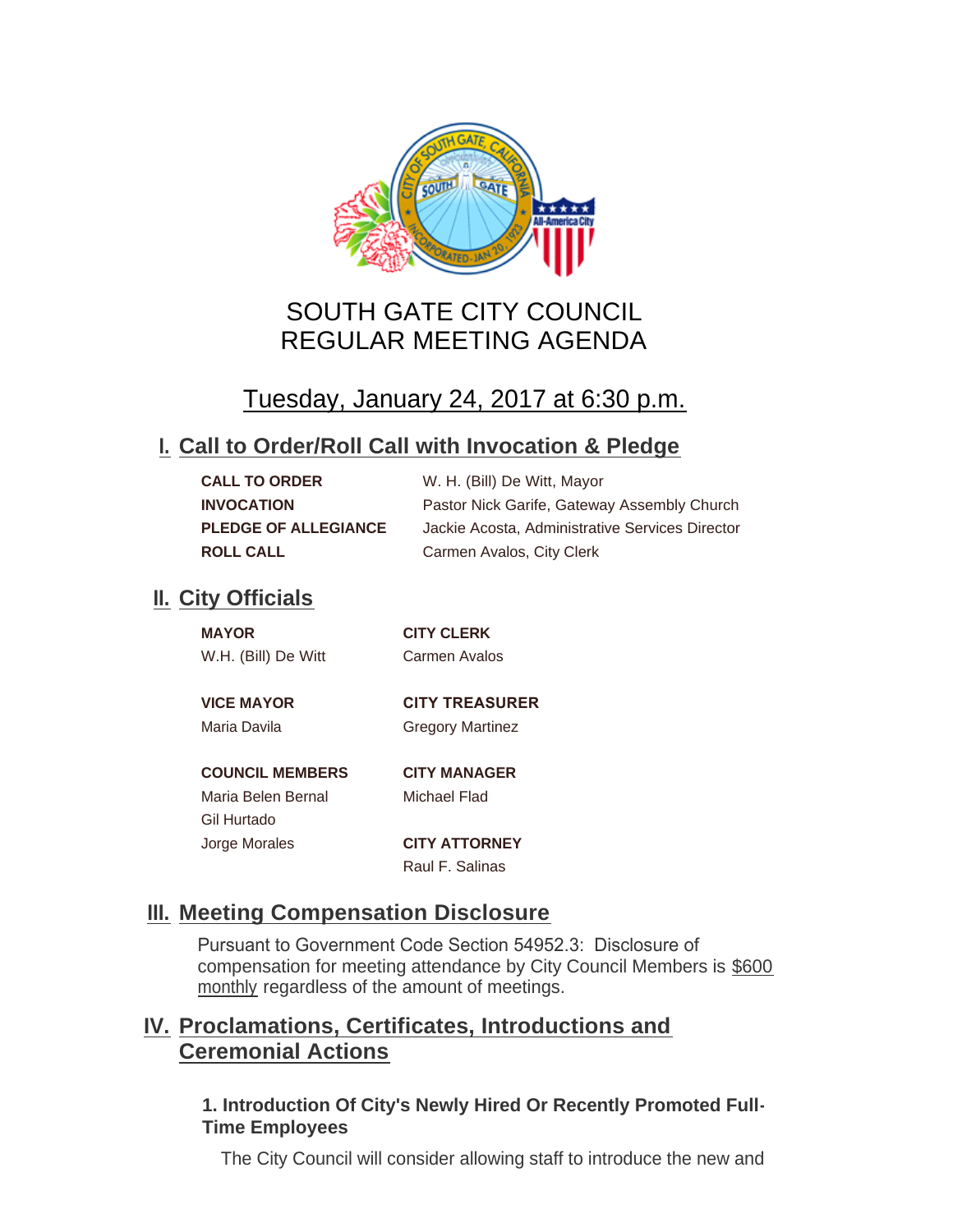The City Council will consider allowing staff to internal  $\mathcal{L}_\mathbf{C}$  to introduce the new and new and new and promotional full-time employees hired or promoted between October 1, 2016 and December 31, 2016. (ADMIN SERVICES)

Documents:

#### [ITEM 1 REPORT 012417.PDF](http://ca-southgate.civicplus.com/AgendaCenter/ViewFile/Item/3571?fileID=8889)

#### **2. Appointments To City Commissions And Committees**

The City Council will consider making appointments to fill one vacancy on the Citizen Advisory Committee and one vacancy on the Civil Services Commission; the appointments will be ratified by a majority vote of the City Council. (ADMIN)

Documents:

#### [ITEM 2 REPORT 012417.PDF](http://ca-southgate.civicplus.com/AgendaCenter/ViewFile/Item/3570?fileID=8888)

### **Public Hearings V.**

#### **3. Resolution Adopting The Initial Study And Mitigated Negative Declaration For The Firestone Boulevard Regional Corridor Capacity Enhancements Project**

The City Council will consider: (PW)

a. Receiving and filing a presentation of the Initial Study/Mitigated Negative Declaration for the Firestone Boulevard Regional Corridor Capacity Enhancements Project, City Project No. 476-TRF; and

b. Adopting a **Resolution \_\_\_\_\_\_** adopting the Initial Study and Mitigated Negative Declaration for the Firestone Boulevard Regional Corridor Capacity Enhancements Project, City Project No. 476-TRF, Metro Call For Project ID No. F3124.

Documents:

#### [ITEM 3 REPORT 012417.PDF](http://ca-southgate.civicplus.com/AgendaCenter/ViewFile/Item/3567?fileID=8886)

## **Comments from the Audience VI.**

During this time, members of the public and staff may address the City Council regarding any items within the subject matter jurisdiction of the City Council. Comments from the audience will be limited to five (5) minutes per speaker; unless authorized by the Mayor, the time limit may not be extended by utilizing another member's time. There will be no debate or action on items not listed on the agenda unless authorized by law.

Note: The City Council desires to provide all members of the public with the opportunity to address the Council. Nevertheless, obscene language, comments intended to disrupt or interfere with the progress of the meeting or slanderous comments will not be tolerated and may result in ejection and/or may constitute a violation of South Gate Municipal Code Section 1.04.110.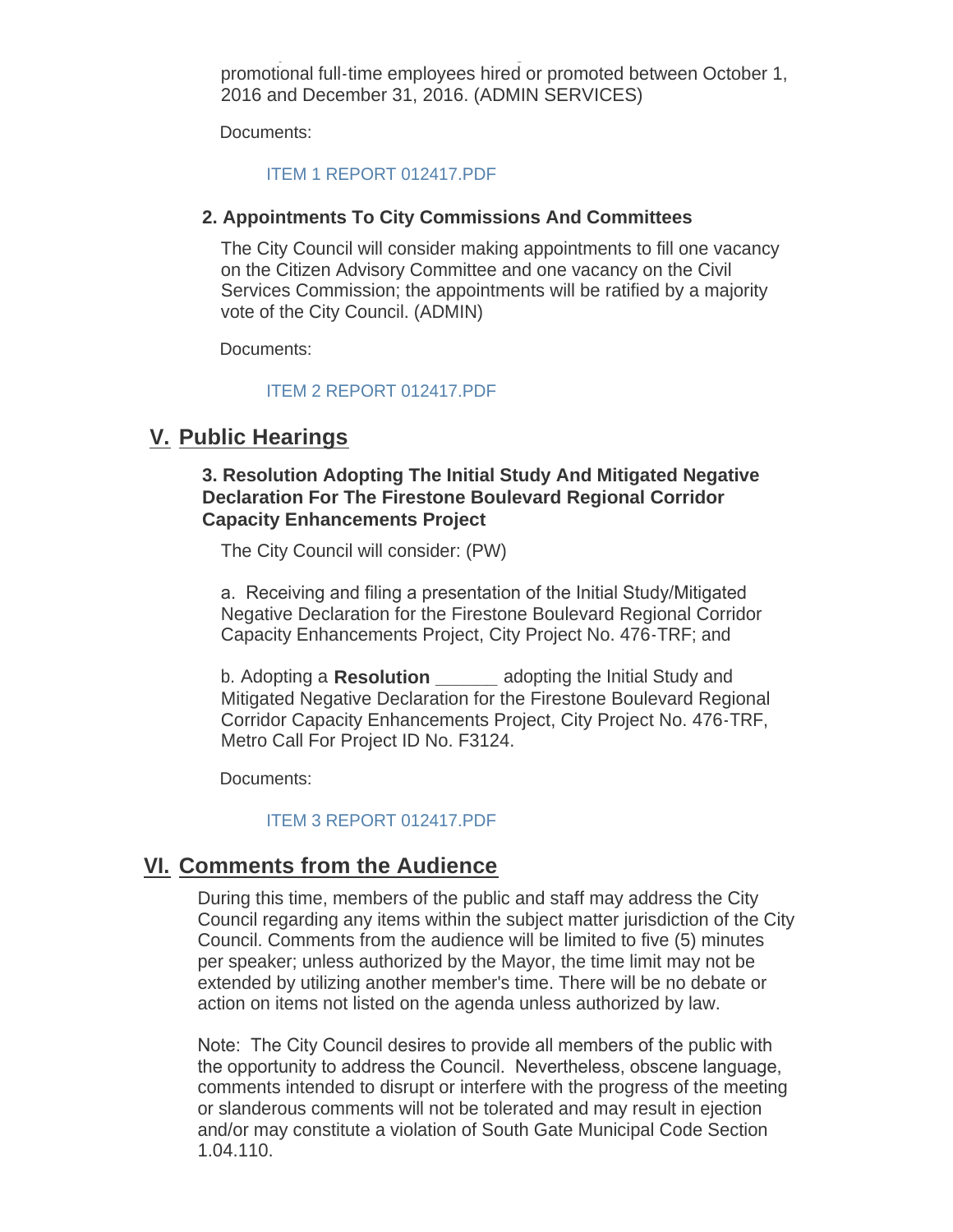## **Reports and Comments From City Officials VII.**

During this time, members of the City Council will report on matters pertaining to their service on various intergovenmental boards and commissions as a representative of the City pursuant to Assembly Bill 1234. City Council Members will also have an opportunity to comment on matters not on the agenda.

Following the City Council Members, reports and comments will be heard by the City Clerk, City Treasurer, City Manager and Department Heads.

## **Consent Calendar Items VIII.**

Agenda Items **4,5,6,7, and 8** are consent Calendar Items. All items including Ordinances, Resolutions and Contracts, may be approved by adoption of the Consent Calendar, individually and collectively by one (1) motion. There will be no separate discussion of these items unless Members of the City Council, the public, or staff request that specific items be removed from the Consent Calendar for separate discussion and action.

Any Motion to introduce or adopt an Ordinance on the Consent Calendar shall be: (1) a motion to waive the reading of the Ordinance and introduce the Ordinance or (2) a motion to waive the reading of the Ordinance and adopt the Ordinance, as appropriate.

### **4. Ordinance Amending Chapter 5.06 (Motion Picture, Television And Photographic Production) Of The Municipal Code Update Insurance Regulations**

The City Council will consider waiving the reading in full and adopting Ordinance No. 2333 amending certain sections of Chapter 5.06 (Motion Picture, Television and Photographic Production), of Title 5 (Streets and Sidewalks), of the South Gate Municipal Code pertaining to requirements and procedures for the recording of visual images. (ADMIN)

Documents:

#### [ITEM 4 REPORT 012417.PDF](http://ca-southgate.civicplus.com/AgendaCenter/ViewFile/Item/3566?fileID=8885)

### **5. Amendment No. 3 To Contract No. 2796, MOU With The LA County Metropolitan Transportation Authority Extending The Grant Funds Lapsing Date For The Firestone Boulevard Capacity Improvement Project**

The City Council will consider: (PW)

a. Approving Amendment No. 3 to Contract No. 2796, Memorandum of Understanding with the Los Angeles County Metropolitan Transportation Authority extending the grant funds lapsing date from June 30, 2017 to February 28, 2018 for the Firestone Boulevard Capacity Improvement Project, Metro Project ID No. F3124, City Project No. 476-TRF, for the "2009 Call for Project" Program grant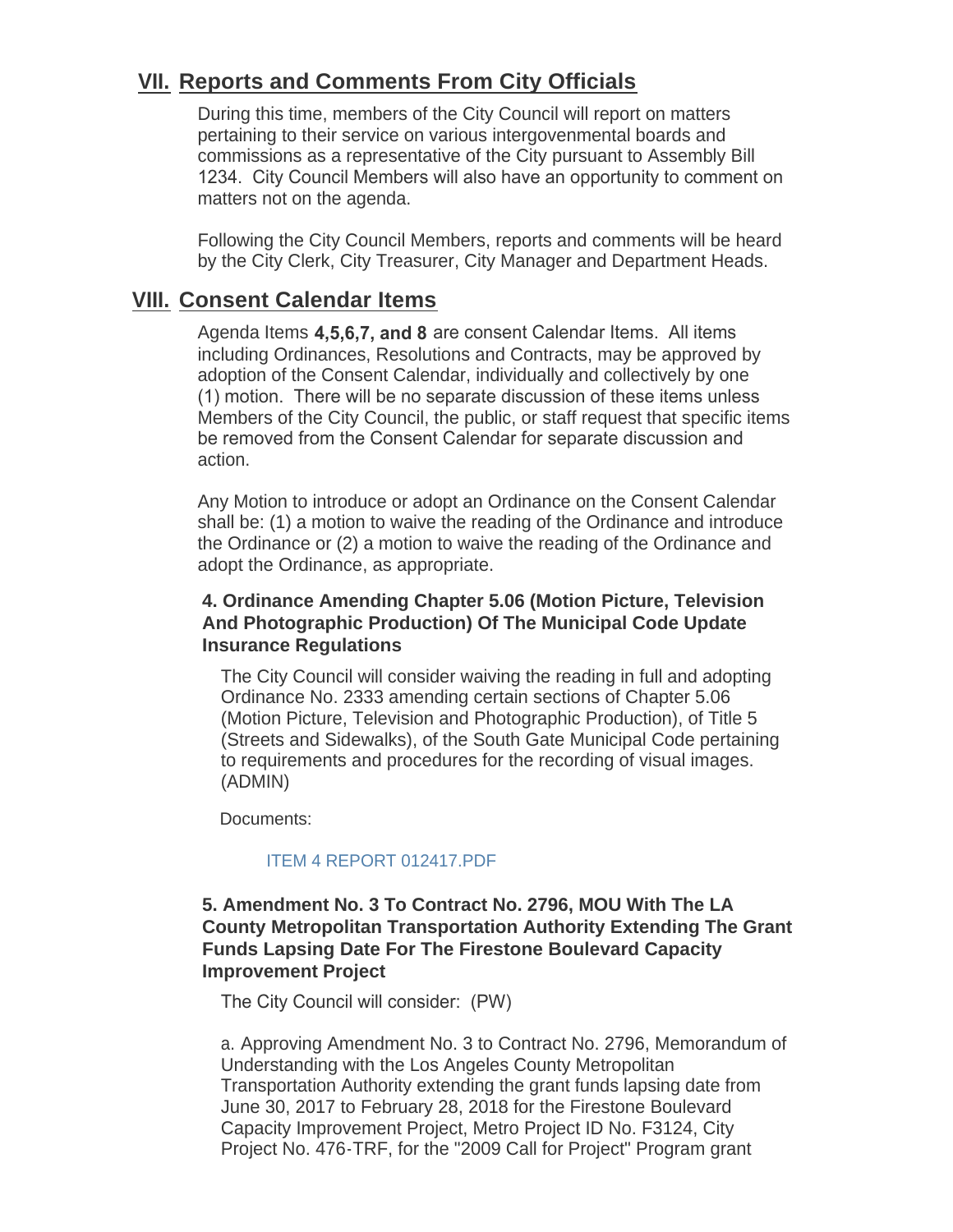funds; and

b. Authorizing the Mayor to execute Amendment No. 3 in a form acceptable to the City Attorney.

Project No. 476-TRF, for the "2009 Call for Project" Program grant

Documents:

#### [ITEM 5 REPORT 012417.PDF](http://ca-southgate.civicplus.com/AgendaCenter/ViewFile/Item/3565?fileID=8884)

### **6. Change Order No. 1 To Contract No. 3182 With Canyon Springs Enterprises For The Elizabeth Reservoir And Booster Project**

The City Council will consider: (PW)

a. Approving Change Order No. 1 to Contract No. 3182 with Canyon Springs Enterprises doing business as RSH Construction Services Inc., adding and removing construction project elements to cost-effectively complete the Elizabeth Reservoir and Booster Pump Station at the Well No. 28 Site and New Well No. 29 at the Santa Fe Tank Site, City Project No. 494-WTR, which will reduce the contract amount by \$1,890; and

b. Authorizing the Director of Public Works/City Engineer to execute Change Order No. 1.

Documents:

#### [ITEM 6 REPORT 012417.PDF](http://ca-southgate.civicplus.com/AgendaCenter/ViewFile/Item/3564?fileID=8883)

### **7. Business Permit For American Crown Circus To Operate A Circus At 3125 Firestone Boulevard Between February 16, And 20, 2017**

The City Council will consider approving a business permit as requested by American Crown Circus to operate a circus at 3125 Firestone Boulevard from February 16 to February 20, 2017, between the hours of 5:00 p.m. and 9:30 p.m. each day. (ADMIN SERVICES)

Documents:

### [ITEM 7 REPORT 012417.PDF](http://ca-southgate.civicplus.com/AgendaCenter/ViewFile/Item/3563?fileID=8882)

#### **8. Minutes**

The City Council will consider: (CLERKS)

a. Approving the Special and Regular Meeting Minutes of December 13, 2016; and

b. Approving the Special and Regular Meeting Minutes of January 10, 2017.

Documents: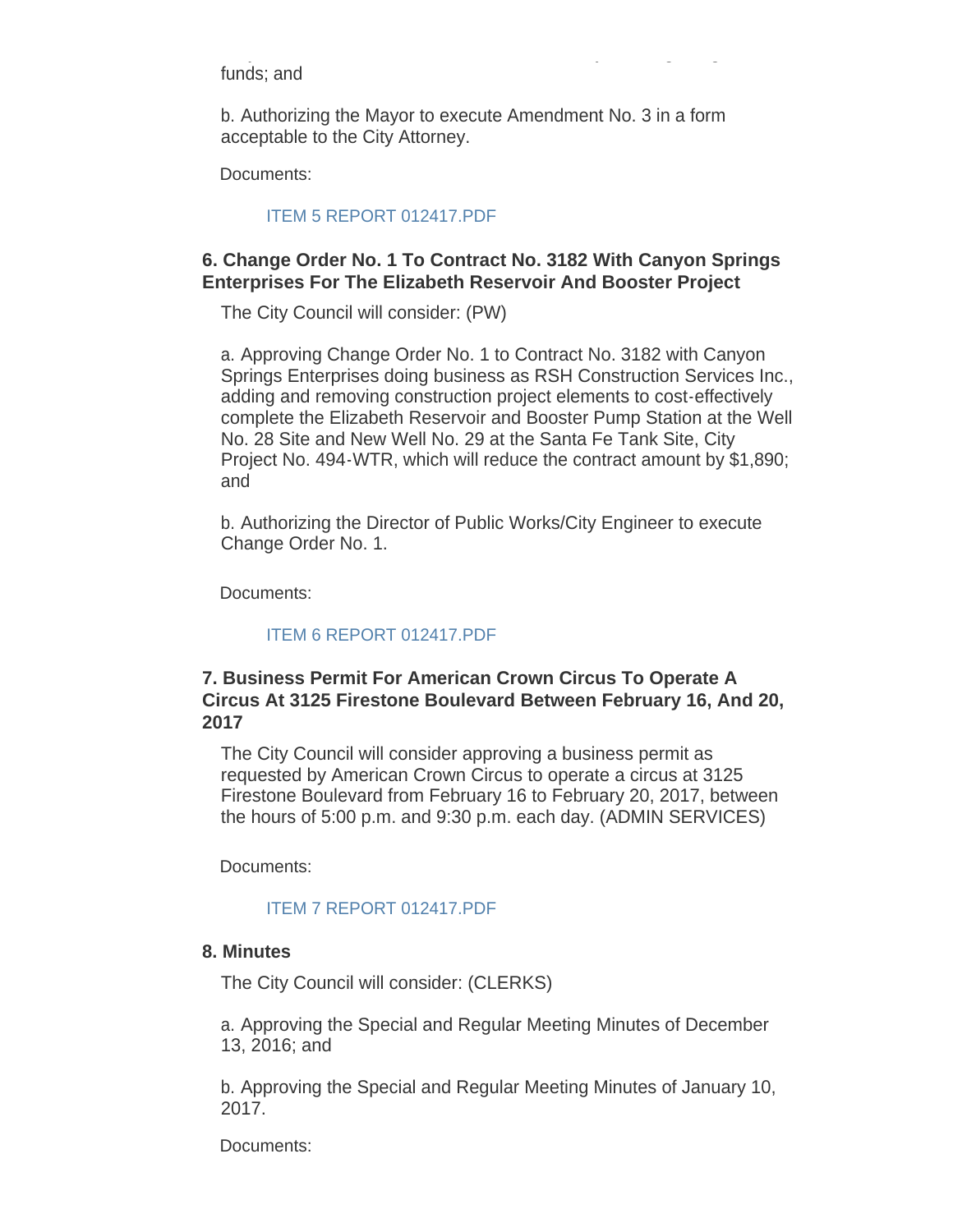## **IX. Reports, Recommendations and Requests**

#### **9. Update Report Of The Proposed Plans For The Tweedy Boulevard And Hollydale Village Specific Plans**

The City Council will consider receiving and filing an update report on the Tweedy Boulevard and Hollydale Village Specific Plans.

Documents:

### [ITEM 9 REPORT 012417.PDF](http://ca-southgate.civicplus.com/AgendaCenter/ViewFile/Item/3562?fileID=8881)

### **10. Update Report Pertaining To Proposition 57, The Public Safety And Rehabilitation Act**

The City Council will consider receiving and filing an update report pertaining to Proposition 57, The Public Safety and Rehabilitation Act. (PD)

Documents:

### [ITEM 10 REPORT 012417.PDF](http://ca-southgate.civicplus.com/AgendaCenter/ViewFile/Item/3561?fileID=8880)

#### **11. Warrants**

The City Council will consider approving the Warrants and Cancellations for January 24, 2017. (ADMIN SERVICES)

Total of Checks: \$1,829,616.11 Voids \$ (6,656.14) Total of Payroll Deductions: \$ (325,760.09) Grand Total: \$1,497,199.88 Cancellations: Stale Dated Checks as Listed in the Staff Report.

Documents:

### [ITEM 11 REPORT 012417.PDF](http://ca-southgate.civicplus.com/AgendaCenter/ViewFile/Item/3568?fileID=8887)

## **Adjournment X.**

I, Carmen Avalos, City Clerk, certify that a true and correct copy of the foregoing Meeting Agenda was posted January 18, 2017 at 3:30 p.m., as required by law.

Carmen Avalos, City Clerk